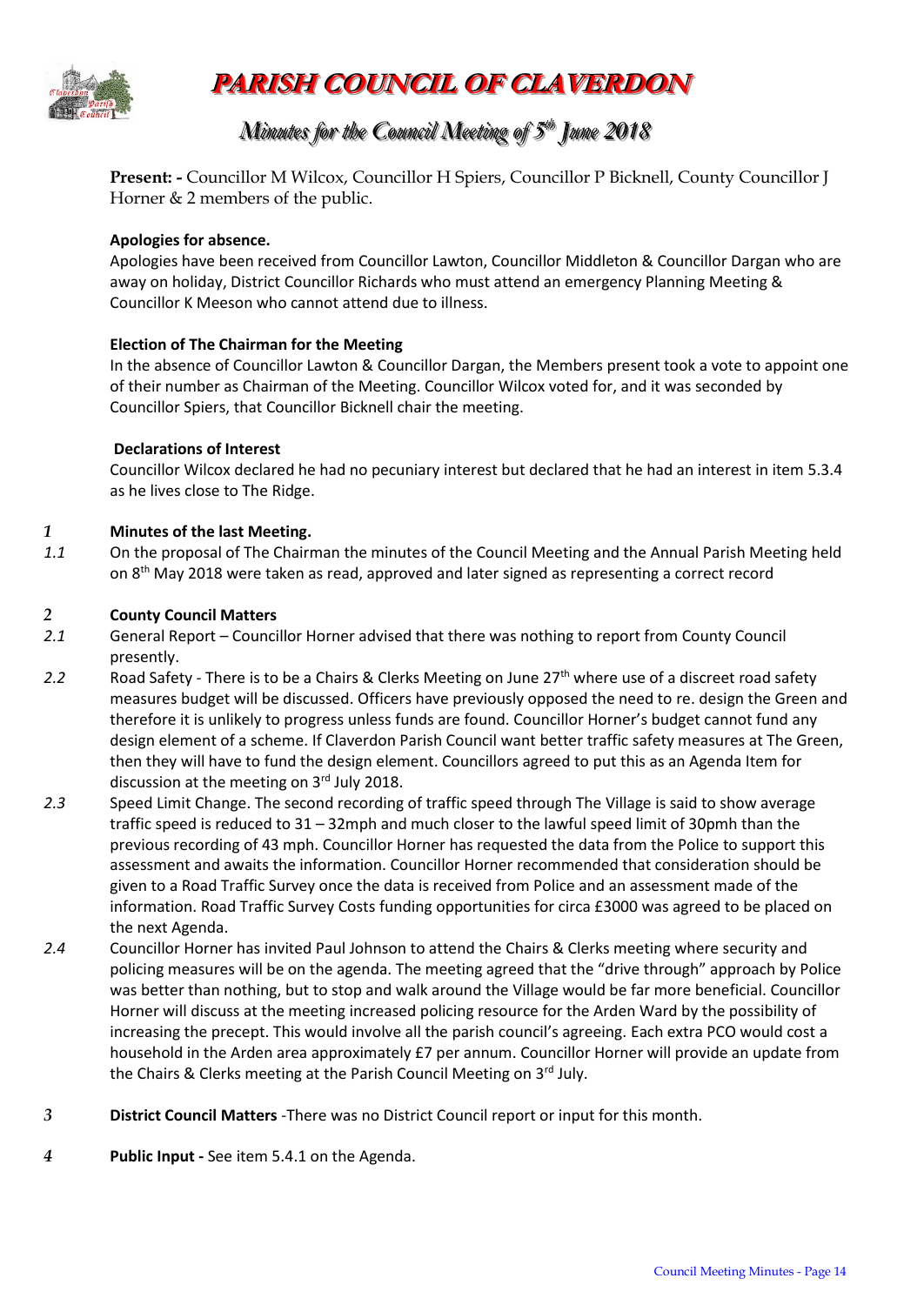## *5* **Planning.**

- *5.1* Update on previously considered applications.
- 5.1.1 Essex House 18/00538/LDP. Proposed new access/driveway into the property from Common Lane and the erection of 2 detached garages. A certificate of Lawful proposed Use or Development was issued on 4<sup>th</sup> May 2018 as the proposal was classified as permitted development within S192 Town & Country Planning Act 1990.
- 5.1.2 Essex House 18/00539/FUL. Proposed new access/driveway into the property from Common Lane. The application was withdrawn on 4<sup>th</sup> May 2018
- *5.1.3* 15 Park Close Claverdon 18/00816/FUL. Single storey extension to the side; alteration to roof of existing garage, insertion of window, addition of porch; alterations to front boundary wall/piers and proposed rendering to the front, rear and parts of the side elevation of dwelling and boundary wall. The planning application was granted on  $14<sup>th</sup>$  May 18.
- *5.1.4* 11 High Croft Claverdon 18/00819/FUL. Construction of a single storey, flat roofed, orangery to the rear. Planning permission was with conditions was granted on  $17<sup>th</sup>$  May 2018
- *5.1.5* Oak Tree Farm, Yarningale 18/0095/FUL. A single storey rear extension. Planning permission was with conditions was granted on 17<sup>th</sup> May 2018
- *5.1.6* Claverdon Hall Farm, Lye Green 18/01068/COUQ. Change of agricultural buildings into a single dwelling. Planning permission was refused by SDC on  $1<sup>st</sup>$  June 2018. The footpath leading from Claverdon Hall Farm is almost impassable. The over growth needs cutting back.

## *5.2* Applications Responded to Inter-meeting

- 5.2.1 Little Orchard Station Road 18/01368/TPO T1. Fell of a Holly tree. After circulation of the details to Councillors for their consideration, a response of No Representation was submitted
- 5.2.2 The Old Vicarage, Church Road 18/01324/TREE. T1 -Cedrus Atlantis Glauca, T2 Norway maple and T3 Taxus Baccata - Crown lift to 4 metres & T4 - holly – Fell. After circulation of the details to Councillors for their consideration, a response of No Representation was submitted

## *5.3* Applications for Discussion at this meeting.

- 5.3.1 Crown Farm Henley Road 18/01502/TREE. Fell of Leyland Cypress. The Councillors having reviewed the application beforehand all agreed that the response should be no representation.
- 5.3.2 Tattlebank House, Kington Lane, Claverdon 18/01170/VARY. Amended plans have been received showing the proposed garage as originally approved in design but with an increase in ridge height of 500mm.The Councillors reviewed the plans and the application and after due consideration all agreed that the response should be that of no representation.
- 5.3.3 The Laurels, Henley Road, Claverdon. 18/01369/FUL. Construction of garage. The Councillors, having reviewed the application beforehand considered the plans for the garage. Having previously raised concerns over the loss of significant ground cover shrubs and trees, the Councillors agreed that until the planting scheme had been completed and the issue of the loss of trees at the site was resolved, they were not prepared to agree any plans for a garage. Councillors would discuss this with Councillor Lawton on his return from holiday and a response would be submitted prior to 19<sup>th</sup> June 2018.
- *5.3.4* The Ridge, Langley Road, Claverdon. 18/01431/VARY. Variation of condition 2 (approved plans) *of*  planning permission light well has been added to the drawings and the roof pitches have been amended so the drawing 3096-04-Proposed Plans & Elevations referred to in Condition 2 is no longer correct. Drawing 3096-04-Proposed Plans & Elevations to be exchanged for drawings 1050-WD1B, through to 1050-WD6B. Councillors reviewed the plans and after consideration agreed that the mansard style roof was not in keeping with the Village Design Statement, that the roof was visible from the road & the footpath and that they objected to the Planning Application on those grounds.

## *5.4* Other Planning Issues

- 5.4.1 Building Works on Langley Road. The Enforcement Officer had already advised that the 2 applications have been received in relation to the areas where soil has been removed. 18/01241/AMD has been approved by SDC which relate to the changes in basements of 2 of the plots.
- 5.4.2 18/01410FUL The Planning Statement for the amendments to levels in the paddock area are under consideration. The applicant has been made aware by the Enforcement Officer that any continued works will be at their own risk dependant on the determination of the application. Should the planning application be refused, it will be at this point that consideration will be given to any further action to return the land to its original appearance.

With reference to the standing water, this will be monitored, and should it not resolve itself then the Enforcement Officer will communicate with the developer to resolve the matter.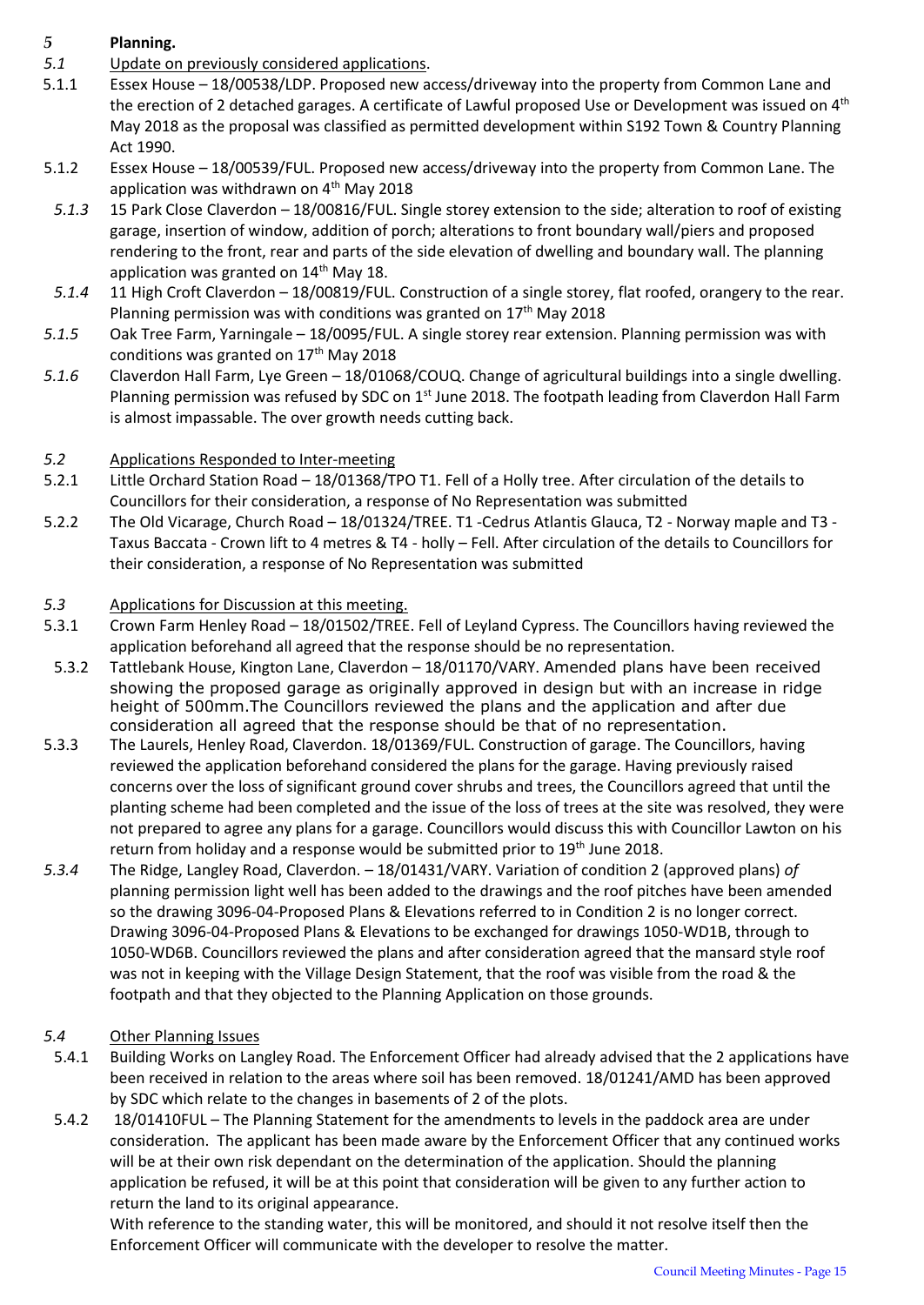Mr. Day was present at the Meeting and expressed his concern over the Application 18/01410/FUL and the content of the Planning Statement along with the considerable standing water, but there had been no further soil removal. Councillor Spiers advised that cattle and her horse had grazed there for many years without injury. After consideration of the documents supporting the planning application 18/01410/FUL, Councillors requested the Parish Clerk to draft a response to object to the application for their consideration. It was noted that the field had been recorded as being in the Parish of Langley and not Claverdon. The Parish Clerk to ask if this was correct as the land had featured in previous applications in the parish of Claverdon.

#### *6* **Neighbourhood Plan**

The Consultant for the Neighbourhood Plan has reviewed the all comments received. Stratford District Council are unhappy with the assessment of the Local Green Spaces. A meeting of the Committee is to be arranged as soon as John Cronin returns from holiday.

#### *7* **Policing**

*7.1* The latest Police Priorities Poll for the Arden Community Forum is now live. The link is *<https://www.warwickshire.police.uk/article/16161/Team-Priorities>*. The poll finishes on 18th June and all Councillors are requested to vote and secure votes.

#### *8* **Recreation Field**

- *8.1* Despite assurances that it would be taken down, the Jump In sign remains. Mowing/strimming of the extraneous areas needs to be undertaken. Parish Clerk to arrange. Councillor Wilcox recommended that the Parish Council consider proper agreements with sports clubs who use the ground. Parish Clerk to ascertain what other parish councils use as agreements.
- *8.2* Progress on the application/s for grants for the pavilion. Councillors to ascertain what progress has been made and updates to be provided at the next meeting.

#### *9* **Footpaths /Bridlepaths**

*9.1* The supply of local maps showing the Parish footpaths & bridleways is running low. Councillor Wilcox to ascertain which company originally printed the document.

#### *10* **Yarningale Common**

#### *11* **Dorothea Mitchell Hall**

*11.1* The outside Clock is not keeping the correct time. Councillor Spiers will advise the Caretaker.

#### *12* **General Other matters including any arising from Earlier Meetings and not already covered.**

- *12.1* Claverdon K6 Telephone Kiosk. Email circulated 16 May showing cost estimate for some of the costs associated with renovation and possible re. siting of the kiosk. The Councillors, having considered the costs, could not justify a renovation and re-siting of the Kiosk. Councillors agreed that the question of what should happen to the Kiosk should be raised in the Parish Magazine and reviewed at the next meeting.
- *12.2* Renewal of Insurance with Zurich Municipal. The Councillors having reviewed the schedule of insurance cover, the limits and exemptions with in the Policy, agreed with the Policy details except for the sums insured for fixtures and fittings and defibrillators. The Parish Clerk was requested to instruct Insurers to reduce the amount for each to £2500 of cover.
- *12.3* The Parish Notice Board situated on the approach to Dorothea Mitchell Hall is unstable and looking very tired. Councillor Wilcox recommended that the Parish Council consider re. siting the board outside the Community Shop by the Tennis Courts. Councillor Wilcox & Councillor Spiers to review the Tennis Club lease to ensure that there is nothing to prevent relocation of the board. Councillors agreed to review this at the Meeting on 3rd July 2018.
- *12.4* The Parish Council has received a Public Inquiry notice for a meeting on 19th June 2018 at 10am at Shire Hall Warwick. The reason for the inquiry is that Mr. Martin Doherty has appealed against the alleged use of land adjacent to the entrance to Claverdon Sewerage Treatment Works on Saddlebow Lane for the importation & storage of primarily construction & demolition waste, storage of skips and construction of hardstanding without planning permission. Copies of the Notice will be displayed on the Notice Boards and the Parish Clerk was instructed to ensure Mr. & Mrs. Moss are aware of the Notice.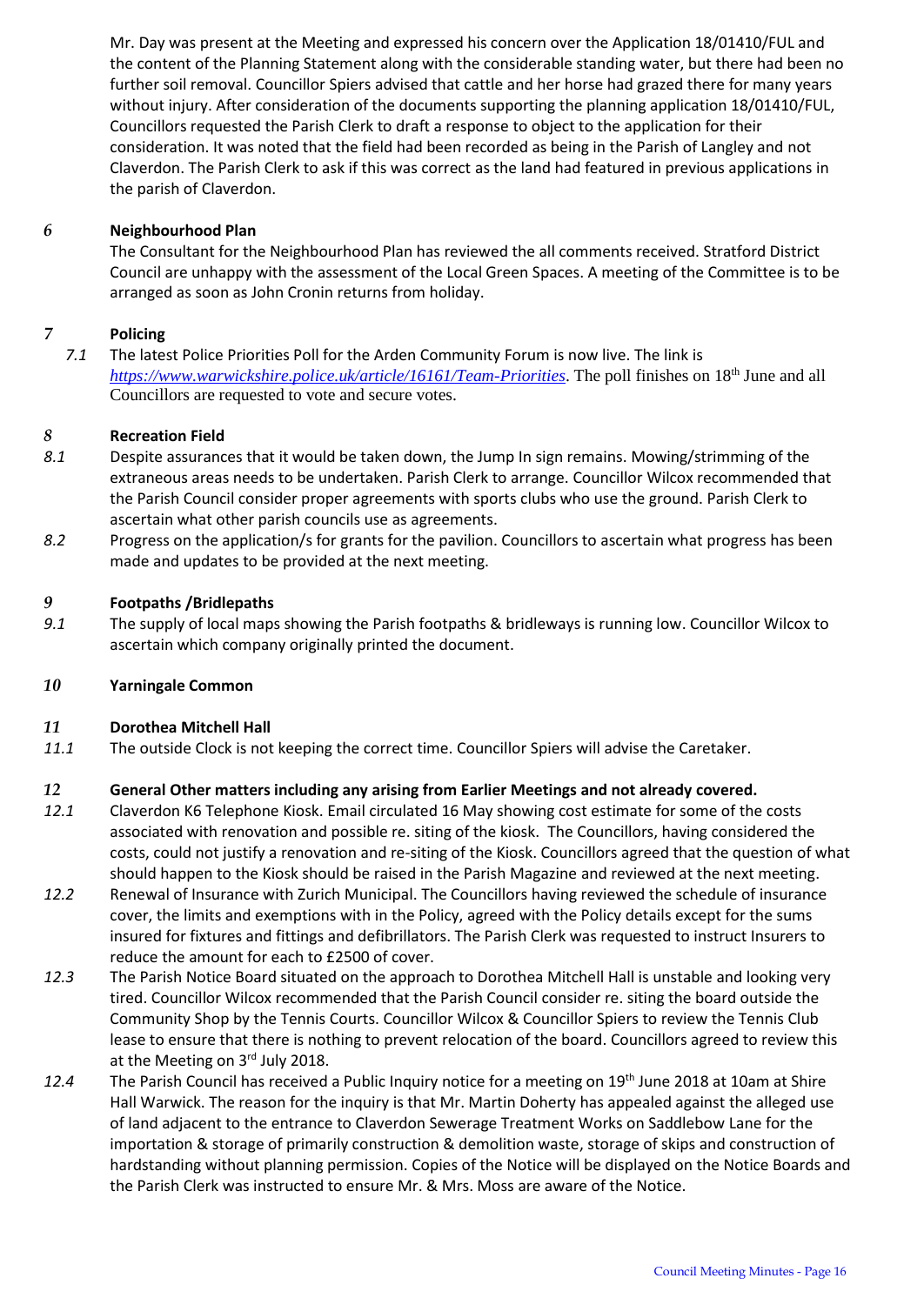#### *13* **Post Received**

## **FW: Alcester Police North SNT. Latest Weekly Report. Sunday 13th May 2018**

**13.01** Number plate taken from car in Park Drive, wheelie bin stolen from Church Street Cottage, & a male offering sharpening services acting suspiciously in Glebe Road. Drives small white van.

## **Email from Mr. Mrs. Holt - Hobbs Hole Cottage. Request to plant a tree on Yarningale Common Land**

**13.02** The request to plant a tree on the island adjacent to Pond 5 on the Bio diversity report on Yarningale Common land. The request was agreed on 16/5/18 as it did not afford any rights over the ground and that the tree was of a broadleafed variety i.e. Oak, ash, rowan, horse chestnut etc. Agreed the removal of a poor vertically growing tree that is due to fall, as part of the tree planting.

## **3 Shires Building estimate of costs associated with Claverdon K6 Telephone Kiosk**

Circulated cost estimate for re. siting and renovation of K6 Telephone Kiosk for consideration

## **FW: Alcester Police North SNT. Latest Weekly Report. Sunday 20th May 2018**

**13.03** Suspicious circumstances of 2 males riding a motorbike around the area. Seen in Langley Road. Crime Prevention Road Show being run by the Police - 12th June 1-2 p.m. in Langley Road by the Recreation Ground.

## **FW: Agenda for The Cabinet, Monday, 4th June, 2018, 3.30 p.m.**

**13.04** Full Agenda for 4th June meeting including GDPR

## **FW: Alcester Police North SNT. Latest Weekly Report. Sunday 27th May 2018**

**13.05** Theft of Wheelie Bin from Church Road on 23/5. Crime Prevention Road Show being run by the Police - 12th June 1- 2 p.m. at Langley Road by the Recreation Ground.

## **Joint Strategic Needs Assessment Briefing Document from Eleanor Barton- Mather**

**13.06** This briefing is on the new (place-based) approach to Warwickshire's Joint Strategic Needs Assessment The new approach will enable us to have a better understanding of the county's diverse needs across several geographies, looking at the priorities for each community rather than focusing on the countywide picture.

## **John Horner - proposed date and agenda for Chairs & Clerks Meeting on 27th June**

**13.07** cohesion grants Chairs & Clerks Meeting agenda to include Policing and Grants for discretionary road safety grant & community